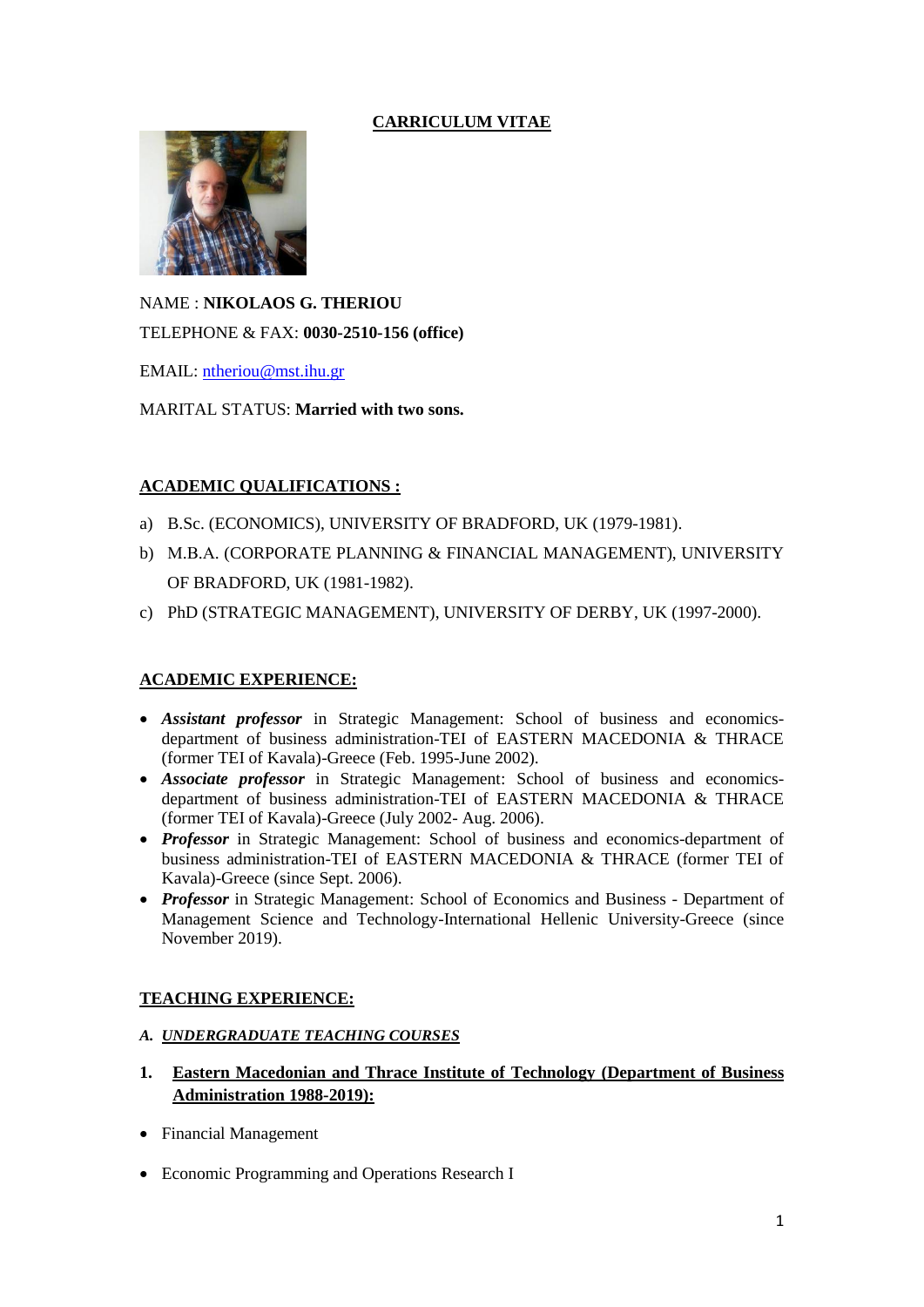- Business Ethics I and II
- Strategic Management
- Research Methods
- Management
- **1. Democritus University of Thrace (Department of Production and Management Engineering 2003-2006):**
- Management Accounting
- Financial Management

# *B. POSTGRADUATE TEACHING COURSES*

- **1. Eastern Macedonian and Thrace Institute of Technology (Department of Business Administration 2000-2019):**
	- *(a) MSc in Finance and Financial Information Systems (in cooperation with University of Greenwich):*
		- Financial Management
		- Research Methods
		- Computer Financial Modeling
	- *(b) Master in Business Administration-MBA:*
		- Strategic Management
		- Computer Financial Modeling
	- *(c) MSc in International Business Administration:*
		- Innovation Management
		- Strategic Management
	- *(d) Executive MBA:*
		- Business Game
	- *(e) MSc in Gas and Oil Technology:*
		- Strategic Management
		- Change Management

## **2. Democritus University of Thrace (Department of Law 2005-2007):**

## *MSc in Southeastern European Studies:*

• Preparation of Strategic Plans for Growth in Southeastern European countries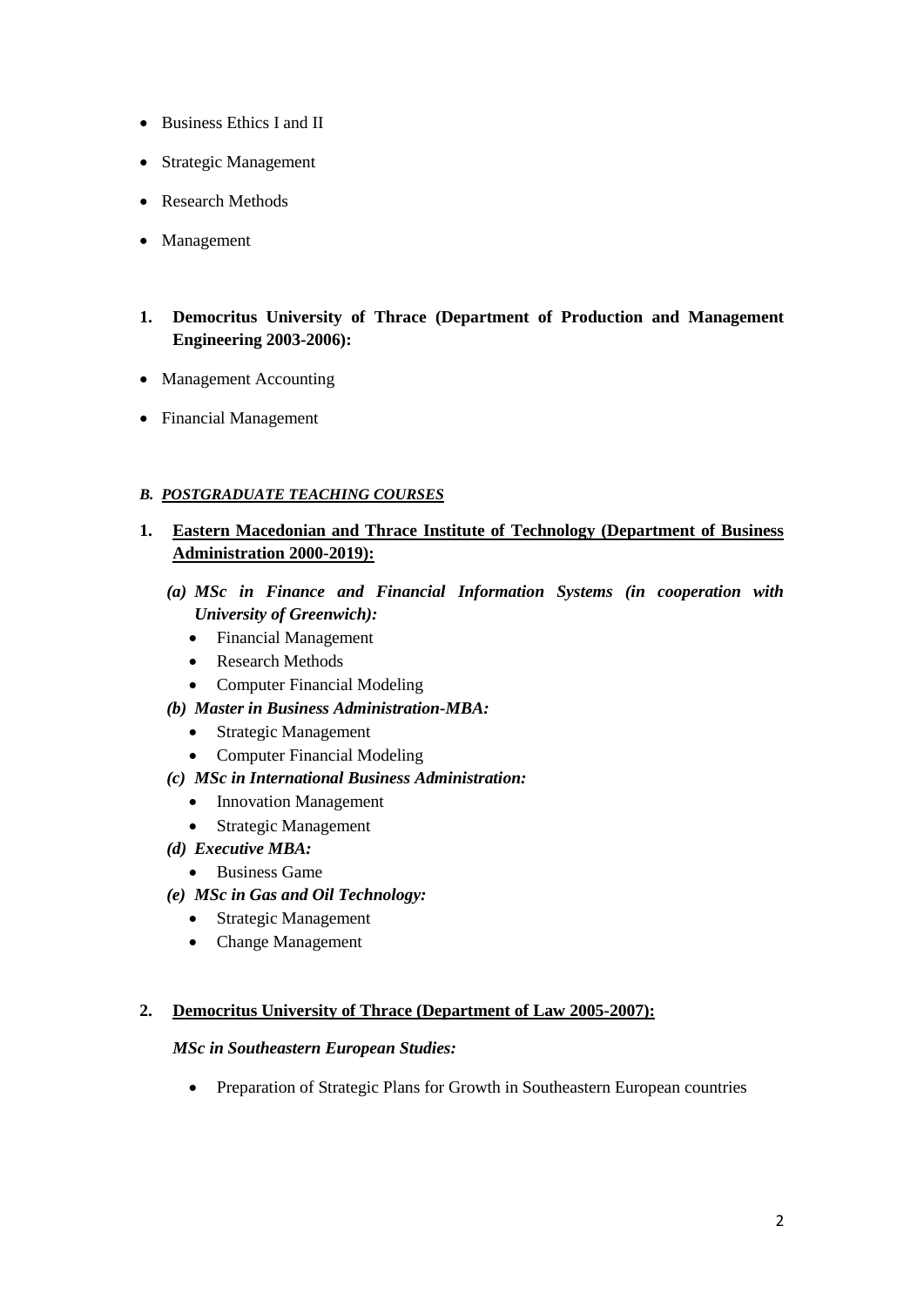# **ADMINISTRATIVE EXPERIENCE:**

- Head of business administration department (1996-1998). Elected again (June 2001) for the period 2001-2004, and finally re-elected (June 2004-June 2007).
- Director of the post-graduate program "MSc in Finance and Financial Information Systems", Eastern Macedonia & Thrace Institute of Technology in co-operation with the University of Greenwich, London (2005-1012).
- Director of the Master in Business Administration (2012-today).
- Director of the Scientific Lab "Innovation, Creativity and Competitiveness of Business-BICC" (2016-2020).
- Elected Vice Rector (Strategic Planning and Development) and President of the Research Committee of Eastern Macedonia & Thrace Institute of Technology (2008-2017).
- Dean of the School of Business and Economics, Eastern Macedonia & Thrace Institute of Technology (2017-2018).
- Appointed, by the Ministry of Education, Science and Religion, member of the "Merger Committee" for the merger of four (4) higher education institutions of Northern Greece (International Hellenic University, TEI of Thessaloniki, TEI of Serres, and Eastern Macedonia and Thrace Institute of Technology) under the name of International Hellenic University.

## **INDUSTRIAL EXPERIENCE:**

- Financial manager in "ODETTE NICOS PETRIDES-TOBACCO TRADING COMPANY S.A." KAVALA-GREECE (1982 – 1986).
- Financial director and responsible for the corporate planning of "SEKAP S.A. CIGARETTE MANUFACTURING COMPANY S.A."-XANTHI-GREECE (1989- 1995).
- Management consultant in strategic management (1989-today) & scientific advisor of "GRANT THORNTON HELLAS S.A." (1999-today).

## **OTHER ACTIVITIES:**

- **Research Fellow** of the University of Greenwich.
- **Member of the following organizing committees:**

*2 nd International Conference on Accounting and Finance in Transition,* TEI of EASTERN MACEDONIA & THRACE, Kavala, Greece, 9-11 July, 2004.

*7 th International Symposium, 3-7 September 2008 ECONOMY & BUSINESS 2008 Economic Development and Growth Info Invest, Bulgaria* 

*8 th International Symposium*, 1-5 September 2009 ECONOMY & BUSINESS 2009 Economic Development and Growth Info Invest, Bulgaria

*2 nd International Conference on Applied Business & Economics 2008*, 2 – 4 October 2008, Aristotle University of Thessaloniki, Greece.

*Management of International Business and Economics Systems 2010 Conference,* 4-6 June, TEI of EASTERN MACEDONIA & THRACE, Kavala, Greece.

*2 nd International Conference, The Economics of Balkan and Eastern Europe Countries in the changed world-EBEEC 2010,* 7-9 May, TEI of EASTERN MACEDONIA & THRACE, Kavala, Greece.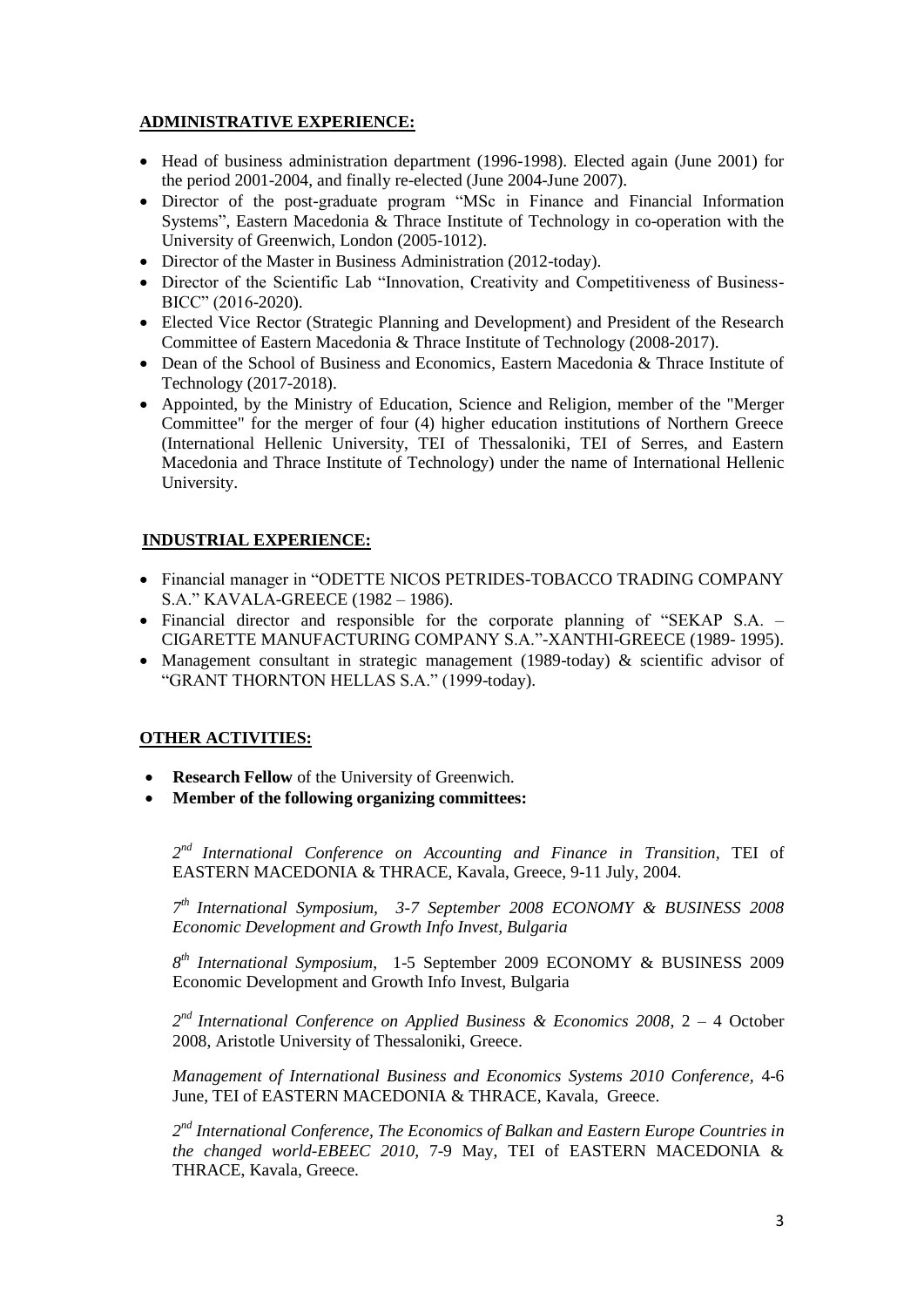*3 rd International Conference, The Economics of Balkan and Eastern Europe Countries in the changed world-EBEEC 2011, 5-8* May 2011, Pitesti, Romania.

*1 st International Conference on Econophysics,*2-3 June*,* Kavala Institute of Technology, Kavala, Greece.

*9 th International Conference on Accounting and Finance in Transition, European and World Experience and Public Policy Consideration to be held on 11 – 13 October 2012***, Riga, Latvia.**

### **Co-Chairman of the Organizing & Scientific Committees and Co-Chairman of the Conference :**

*3 nd International Conference on Applied Business & Economics 2009 (ICABE 2009)*, 1 – 3 October 2009, TEI of EASTERN MACEDONIA & THRACE, Greece.

 **Chairman of the Organizing and Scientific Committee and Chairman of the Conference:**

*10th Greek National Conference of Sport Management,* 16-18 October 2009, TEI of EASTERN MACEDONIA & THRACE, Greece.

## **Co-Chairman of the Conference and member of the Scientific Committee :**

4 th *International Conference on Applied Business & Economics 2010 (ICABE 2010)*, 9 – 11 September 2010, Pedro Barrie de la Maza Foundation, Coruna, Spain.

5 th *International Conference on Applied Business & Economics 2011 (ICABE 2011)*, 29/09/-1/10/2011, University of Piraeus, Greece.

### **Chairman of the Organizing and Scientific Committees:**

6 th *International Conference on Applied Business & Economics 2012 (ICABE 2012)*, 11/10/-13/10/2012, University of Cyprus, Nicosia, Cyprus.

## **Co-Chairman of the Organizing & Scientific Committees:**

7 th *International Conference on Applied Business & Economics 2013 (ICABE 2013)*, 2/10/-4/10/2013, John Jay College of Criminal Justice-The Center for International Human Rights, Manhattan, New York, USA.

## **Co-Chairman of the Organizing Committee and member of the Scientific Committee:**

8 th *International Conference on Applied Business & Economics 2014 (ICABE 2014)*, 23/09/-25/09/2015, European Cultural Centre of Delphi (ECCD), Delphi, Greece.

### **Chairman of the Scientific Committee and Co-Chairman of the Organizing Committee:**

9 th *International Conference on Applied Business & Economics 2015 (ICABE 2015)*, 8/09/-10/09/2015, Touro College and University System, Brooklyn NY, USA.

#### **Member of the Scientific Committee:**

*Management of International Business and Economic Systems-MIBES 2006,* 4-5 November, TEI of Larissa, Larissa, Greece.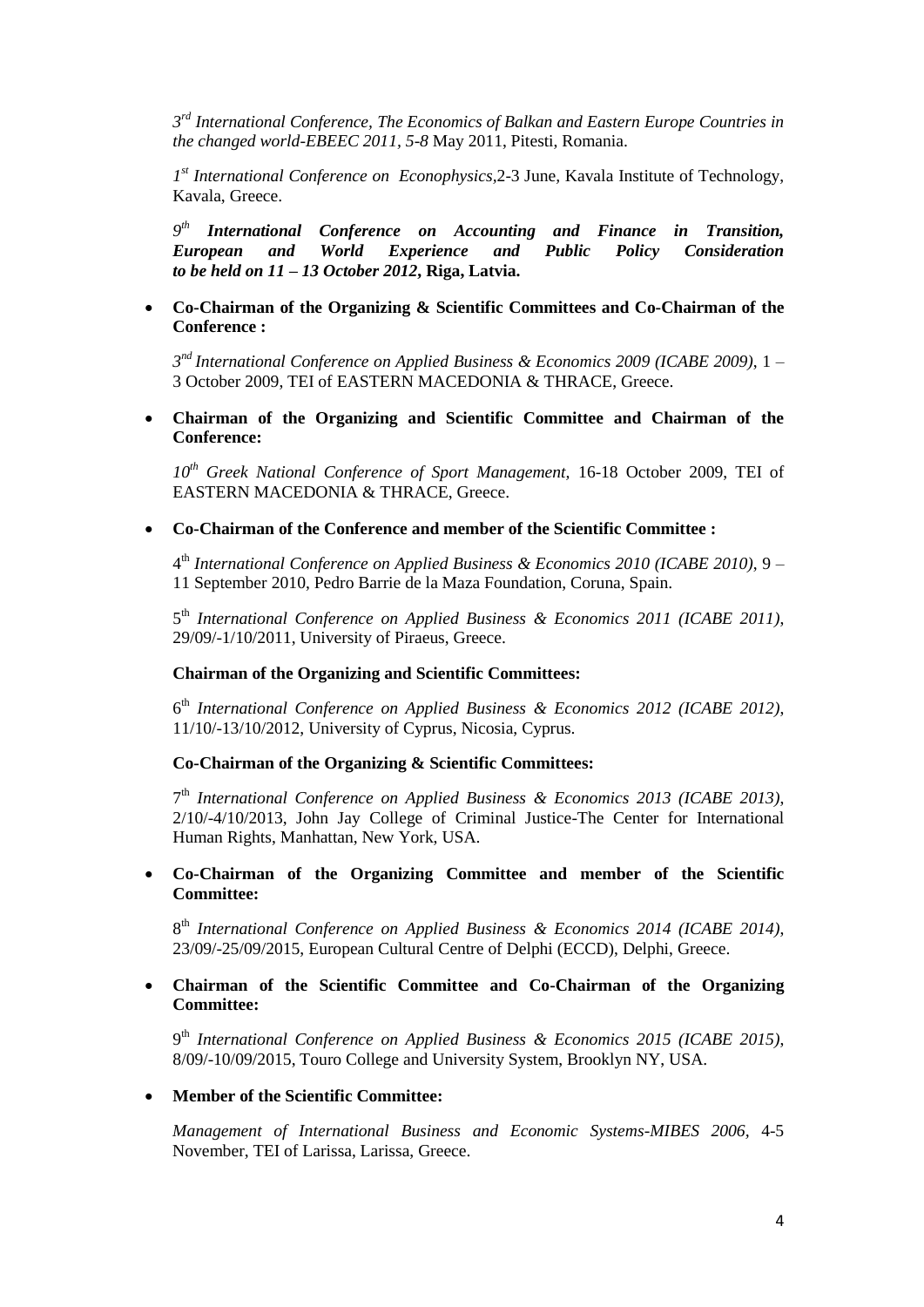*Management of International Business and Economic Systems-MIBES 2007,* 29-30 September, TEI of Larissa, Larissa, Greece.

*Management of International Business and Economic Systems-MIBES 2008,* 4-5 July, TEI of Larissa, Larissa, Greece.

*Management of International Business and Economic Systems-MIBES 2009,*18-20 September, TEI of Florina, Florina, Greece.

*Management of International Business and Economic Systems-MIBES 2010 International Conference*, 4-6 June, TEI of EASTERN MACEDONIA & THRACE, Greece.

*Management of International Business and Economic Systems-MIBES 2011 International Conference*, 16-18 September 2011, TEI of Serres, Greece.

*Management of International Business and Economic Systems-MIBES 2012 International Conference*, 25-27 May 2012, TEI of Larissa, Larissa, Greece.

2<sup>nd</sup> International Scientific Conference "Advanced in Hospitality and Tourism Marketing *& Management"*, 31-5-2012 to 3-06-2012, Grecotel Corfu Imperial Hotel & Resort, Corfu Island, Greece.

*Management of International Business and Economic Systems-MIBES 2013 International Conference*, 8-10 June 2013, TEI of Larissa, Larissa, Greece.

*Management of International Business and Economic Systems-MIBES 2014 International Conference*, 30 May-1 June 2014, Perrotis College, American Farm School, Thessaloniki, Greece.

*Management of International Business and Economic Systems-MIBES 2015 International Conference*, 15-17 October 2015, TEI of Thessaly, Larissa, Greece.

*5th International Conference on Information and Communication Technologies in Agriculture, Food and Environment (HAICTA 2011)*, September 8-11, 2015, Skiathos Island, Greece.

*6th International Conference on Information and Communication Technologies in Agriculture, Food and Environment (HAICTA 2013)*, September 19-22, 2013, Corfu Island, Greece.

*7th International Conference on Information and Communication Technologies in Agriculture, Food and Environment (HAICTA 2015)*, September 17-20, 2015, Kavala, Greece.

- Local Supervisor of 3 PhD research students (two from the University of Greenwich and one from Derby University). All three have successfully pass the viva voca exams and are now PhD degree holders).
- **Editor** of the Journal of Accounting and Taxation-(JAT) Published by Academic Journals (**<http://www.academicjournals.org/JAT>**).
- **Member of the Advisory Board** of the European Research Studies Journal, Published by the University of Piraeus, Greece [\(http://www.ersj.eu.\)](http://www.ersj.eu./).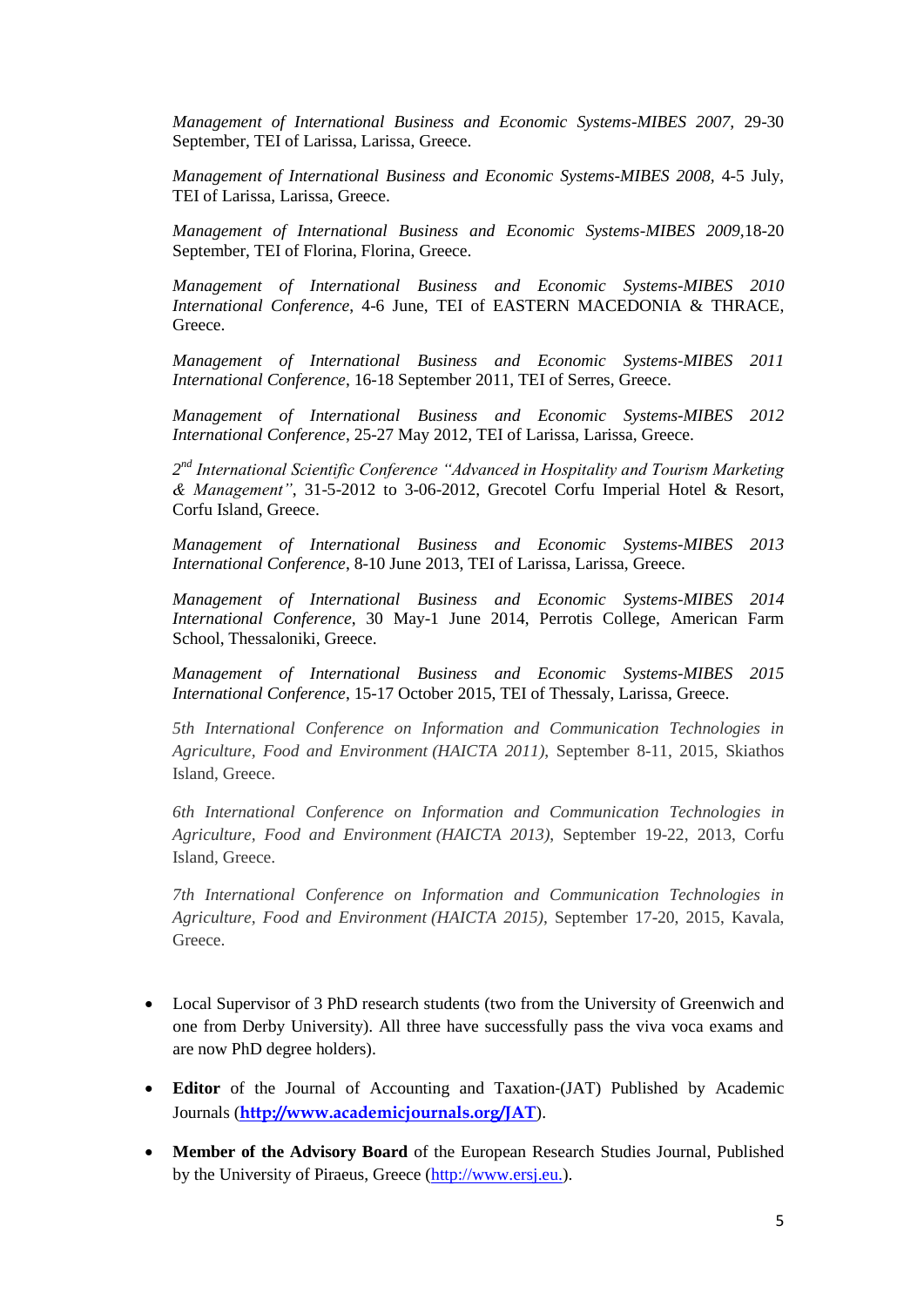- **Member of the Editorial Board** of the *Journal of International Scientific Publications: Economy & Business*, Published by Info Invest, Bulgaria, ISSN: 1313-2555 [\(www.Science-Journals.Eu\)](http://www.science-journals.eu/)
- **Member of the Editorial Board** of the *Journal of International Research Publications: Economy & Business*, Published Science & Education Foundation, Bulgaria, ISSN: 1313-8006 (*[www.economy-business.eu](http://www.economy-business.eu/) )*
- **Member of the Editorial Board** of *the International Journal of Economic Sciences and Applied Research (IJESAR),* ISSN: 1791-3373 ([http://www.ijesar.org/\)](http://www.ijesar.org/).
- **Editor in Chief** of *the International Journal of Business and Economic Sciences Applied Research (IJBESAR)*, Print ISSN: 2408-0098 Online ISSN: 2408-0101 (<http://ijbesar.teiemt.gr/>).

# **RESEARCH PROJECTS :**

- "The new strategy formation & the organizational change for SEKAP S.A. for the period 1995-2000" (a research project for the EU programme "MENTOR" (1994), (member of the research team)
- "Intertemporal analysis of the intraregional inequalities between the geographic regions of Kavala, Xanthi, Rodopi and Evros" (a research project financed by the Perfecture of Kavala), (project manager).
- "Integrated Digital Bridge Between Academic and Business Organizations-IDBABO", The JTS of the European Territorial Cooperation Programme "Greece – Bulgaria 2007-2013"), (project manager).
- "Support of Social Enterprises and Enhancement of Employment / SoSEDEE", The JTS of the European Territorial Cooperation Programme "Greece – Bulgaria 2014-2020"), (project manager).

# **PUBLICATIONS:**

- *A. In Greek scientific journals with JEL and reviewing process (in English):*
	- **1. Theriou, N. G. (2001):** "The Relationship Between Strategy and Planning: A Survey of the Top Greek Companies", *Review of Economic Sciences*, TEI of Epirus, School of Business Administration and Economics, **1** (1), pp. 177-193.
	- **2. Theriou, N. G. (2004)**: "Productivity and performance at the firm level", *SPOUDAI, The University of Piraeus Journal of Economics, Business, Statistics and Operations Research*, **52** (3), pp. 132-155.
	- **3. Theriou, N. G. (2004)**: "The Long-Range Objectives and Targets and the Relationship Between Them: A Survey of the Top Greek Companies", *Review of Economic Sciences*, TEI of Epirus, School of Business Administration and Economics, **4** (6), pp. 145-160.
	- **4. Theriou, N. G. (2004)**: "The Relationship between Knowledge Capabilities and firm performance", *SPOUDAI, The University of Piraeus Journal of Economics, Business, Statistics and Operations Research*, **54** (3), pp. 75-108.
	- **5. Theriou, N. and Theriou, G., (2006)**: "Organizational Learning as a Strategic Resource in Supply Chain Management", *SPOUDAI, The University of Piraeus*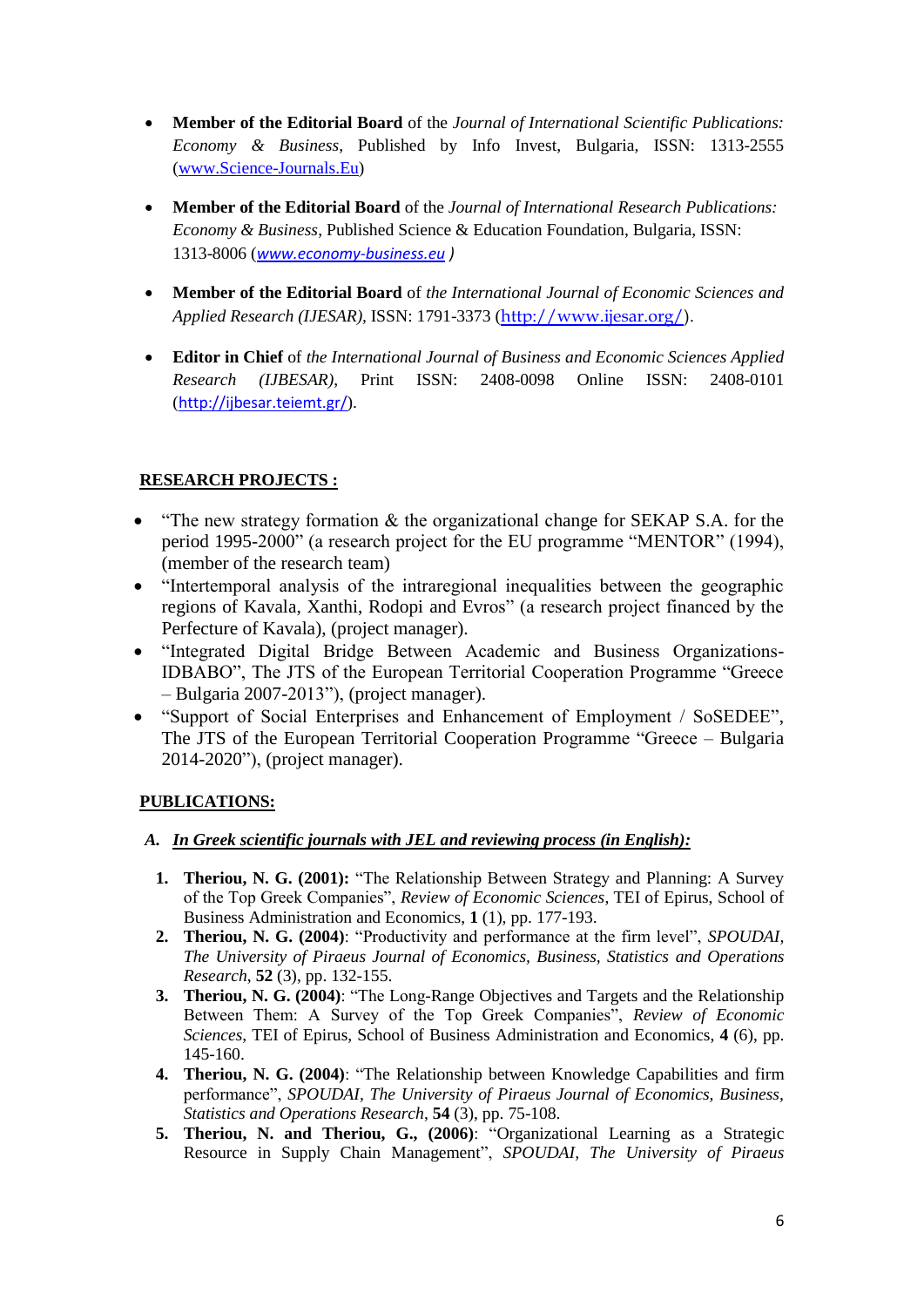*Journal of Economics, Business, Statistics and Operations Research*, **56** (2), pp. 133- 153.

- **6. Theriou, N. G. (2006)**: "Capital Project Evaluation with the use of Real Options", *Review of Economic Sciences*, TEI of Epirus, School of Business Administration and Economics, **9** (2006), pp. 93-112.
- **7. Aggelakis, G., Mandilas, A., Tsamis A. and Theriou, N., (2007)**, "Using the method of Multiple Factor Approach-AQPC in Greek Firms", *Review of Economic Sciences*, TEI of Epirus, School of Business Administration and Economics, **11** (2007), pp. 29- 48.
- **8. Mandilas, A., Aggelakis, G., and Theriou, N., (2007),** "Personnel Training and Organizational Performance: The Case of Business Consultants industry in Greece", *Review of Economic Sciences*, TEI of Epirus, School of Business Administration and Economics, **12** (2007), pp. 85-100.
- **9. Theriou, N., Theriou, G., and Chatzoglou, P., (2007)**: "The Relationship Between Learming Capability and Organizational Performance: The Banking Sector in Greece", *SPOYDAI, The University of Piraeus Journal of Economics, Business, Statistics and Operations Research*, **57** (2): 9-29

## *B. In international scientific journals with reviewing process:*

- **1. Theriou, N. G. and Tsirigotis, G. (2000):** "The Construction of an Anticipatory Model for the Strategic Management Decision Making Process at the Firm Level", *International Journal of Computing Anticipatory Systems*, **vol. 9**, pp. 127-142.
- **2. Theriou, N., D. Maditinos, P. Chatzoglou, V. Aggelidis (2004)**: "The Cross-Section of Expected Stock Returns: An Empirical Study in the Athens Stock Exchange", in Ž. Šević ed., Accounting and Finance in Transition, Volume **1**, London: Greenwich University Press, pp. 529-551.
- **3. Theriou, N. G., Demitriades, E., and Chatzoglou, P., (2004)**: "A Proposed framework for integrating the balanced scorecard into the strategic management process", *Operational Research An International Journal*, **4** (2): 147-165.
- **4. Theriou, N., Chatzoglou, P., Maditinos, D., and Aggelides, V., (2005): "**The Cross-Section of Expected Stock Returns: An Empirical Study in the Athens Stock Exchange", *Managerial Finance*, **31** (12): 58-78.
- **5. Prodromos D. Chatzoglou, Nikolaos G. Theriou, Efstathios Dimitriadis and Vasilios Aggelides (2005):** "Software project Management and Planning: The Case of the Greek IT Sector", *International Journal of Applied Systemic Studies*, **6** (2).
- **6. Maditinos, D., Ž. Šević and N. Theriou (2006)**: "Users" Perceptions and the Use of Fundamental and Technical Analyses in the Athens Stock Exchange: A Second View", AFFI06.

*Electronic publication at:*

*<http://www.iae.univ-poitiers.fr/affi2006/Coms/027.pdf>*

- **7. Theriou, N. Theriou, G., and Papadopoulos, A., (2007):** "Integrating the Balanced Scorecard and Activity Based Costing", *Cost Management*, **21**(3): 42-48.
- **8. Maditinos, D., Ž. Šević and N. Theriou (2007):** "Investors" Behavior in the Athens Stock Exchange (ASE)", *Studies in Economics and Finance*, **24**(1), pp. 32-50. **<http://emeraldinsight.com/10.1108/10867370710737373> <http://info.emeraldinsight.com/authors/literati/awards.htm?year=2008> <http://info.emeraldinsight.com/products/journals/journals.htm?id=qrfm#samples>**
	- Highly Commended Award Winner **at the Literati Network Awards for Excellence 2008.**
	- *Sample Article in the* **Qualitative Research in Financial Markets** *journal (ISSN: 1755-4179) – Emerald.*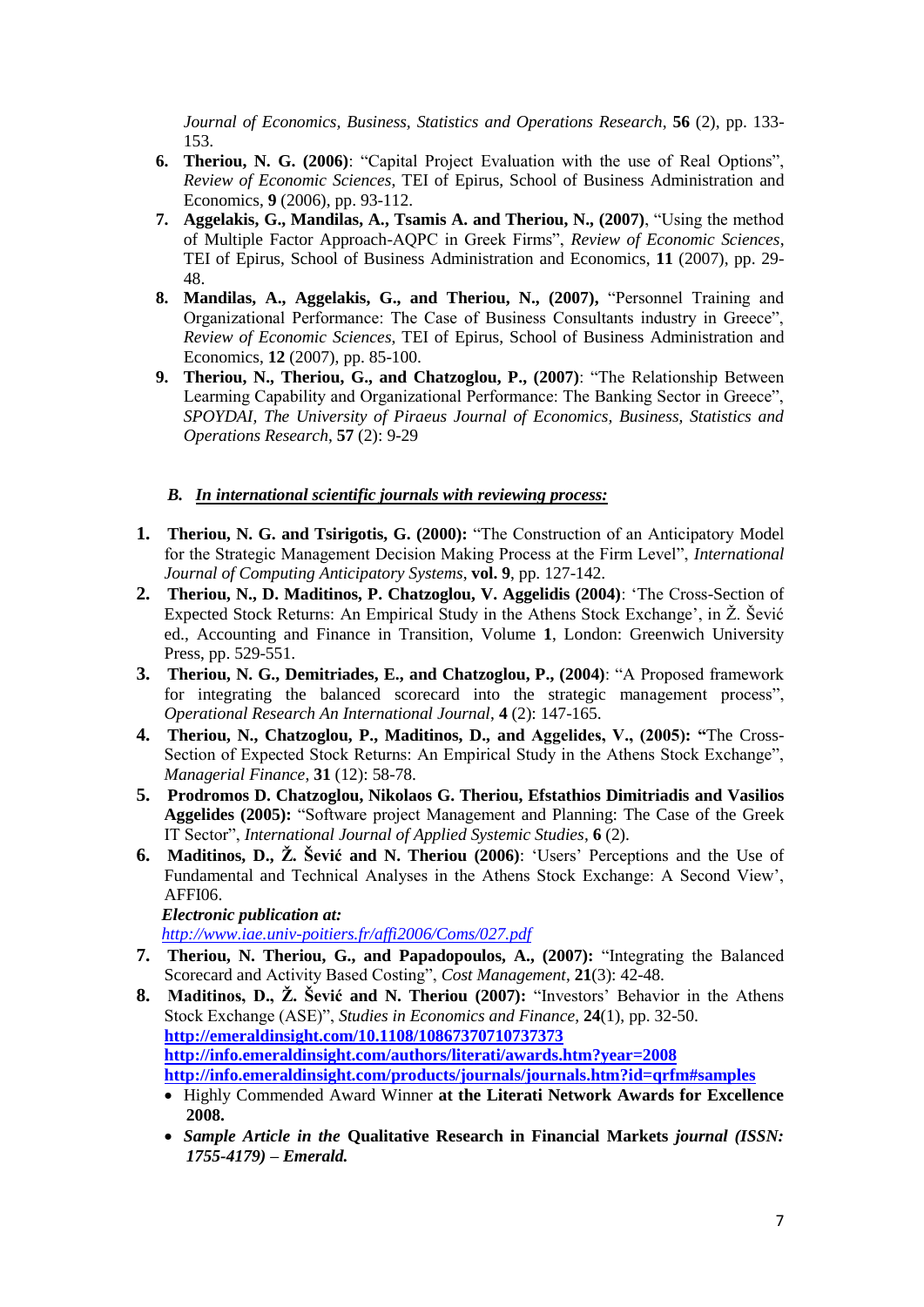**9. Maditinos, D., Ž. Šević, N. Theriou and E. Dimitriadis (2007):** "The Use of Traditional and Modern Value-Based Performance Measures to Evaluate Companies" Implemented and Future Strategies in the Greek Capital Market: The Case of EPS and EVA", *Electronic Multi-topical Journal of International Research Publication*, ISSN 1313-8006, **Volume 2**, Issue (Economy and Business): 38-55. Electronic publication at: *Electronic publication at: <http://www.economy-business.eu/volume-2/economy-2-3.swf>*

Published at: *[www.economy-business.eu](http://www.economy-business.eu/)*

*and [http://economy-business.ejournalnet.com](http://economy-business.ejournalnet.com/)*

Publishing by Science & Education Foundation *[www.science-edu.eu](http://www.science-edu.eu/)*

**10. Maditinos, D.Ι., Šević, Ž., Theriou, N.G. and Tsinani, A.V. (2007):** "Individual investor"s perceptions towards dividends: the case of Greece", *International Journal of Monetary Economics and Finance*, **1** (1): 18-31. **Electronic publication at:**

[http://www.inderscience.com/browse/index.php?journalID=218&year=2007&vol=1&issu](http://www.inderscience.com/browse/index.php?journalID=218&year=2007&vol=1&issue=1)  $e=1$ 

<http://www.inderscience.com/storage/f122976108351114.pdf>

**11. Theriou, N., D. Maditinos and V. Aggelides (2007):** "Testing the Relation between Beta and Returns in the Athens Stock Exchange: A Second Attempt", *Journal of Economy and Business – International Scientific Publications*", Vol. 1, ISSN 1313-2555.

### **Electronic publication at:**

*[http://www.sciencebg.net/download/economy/Journal-ISP-Economy&Business-1-](http://www.sciencebg.net/download/economy/Journal-ISP-Economy&Business-1-2007.swf) [2007.swf](http://www.sciencebg.net/download/economy/Journal-ISP-Economy&Business-1-2007.swf)*

- **12. Maditinos, D., Ž. Šević and N. Theriou (2009):** "Modelling Traditional Accounting and Value-based Performance Measures to Explain Stock Market Returns in the Athens Stock Exchange (ASE)", *Journal of Modelling in Management,* **4** (3) : 182-201, DOI: 10.1108/17465660911006431 [\(http://www.emeraldinsight.com/journals.htm?issn=1746-](http://www.emeraldinsight.com/journals.htm?issn=1746-5664&volume=4&issue=3) [5664&volume=4&issue=3\)](http://www.emeraldinsight.com/journals.htm?issn=1746-5664&volume=4&issue=3).
- **13. Maditinos, D., Ž. Šević and N. Theriou (2009):** "A Review of the Empirical Literature on Earnings and Economic Value Added  $(EVA^{\circledast})$  in Explaining Stock Market Returns. Which Performance Measure is More Value Relevant in the Athens Stock Exchange (ASE)?", OPPAPERS.COM / Research Papers and Essays for All (ημερομηνία δημοσίευσης: 10-04-2009).

### *Electronic publication at:*

*http://www.oppapers.com/essays/A-Review-Of-The-Empirical-Literature/238250*

- **14. Maditinos, D., N. Theriou and E. Dimitriadis (2009), '**The Effect of Mergers and Acquisitions on the Performance of Companies – The Greek Case of Ioniki-Laiki Bank and Pisteos Bank", *European Research Studies Journal*, **12** (2):111-130.
- **15. Theriou, NG, Aggelidis, V., and Theriou, GN (2009)**, "A Theoretical Framework contrasting the Resource-Based Perspective and the Knowledge-Based View", *European Research Studies Journal*, **12** (3):177-190.
- **16. Theriou, N., Ž. Šević, D. Maditinos and G. Theriou (2009)**, "The relationship between the use of strategic human capital, the design of the Management Control System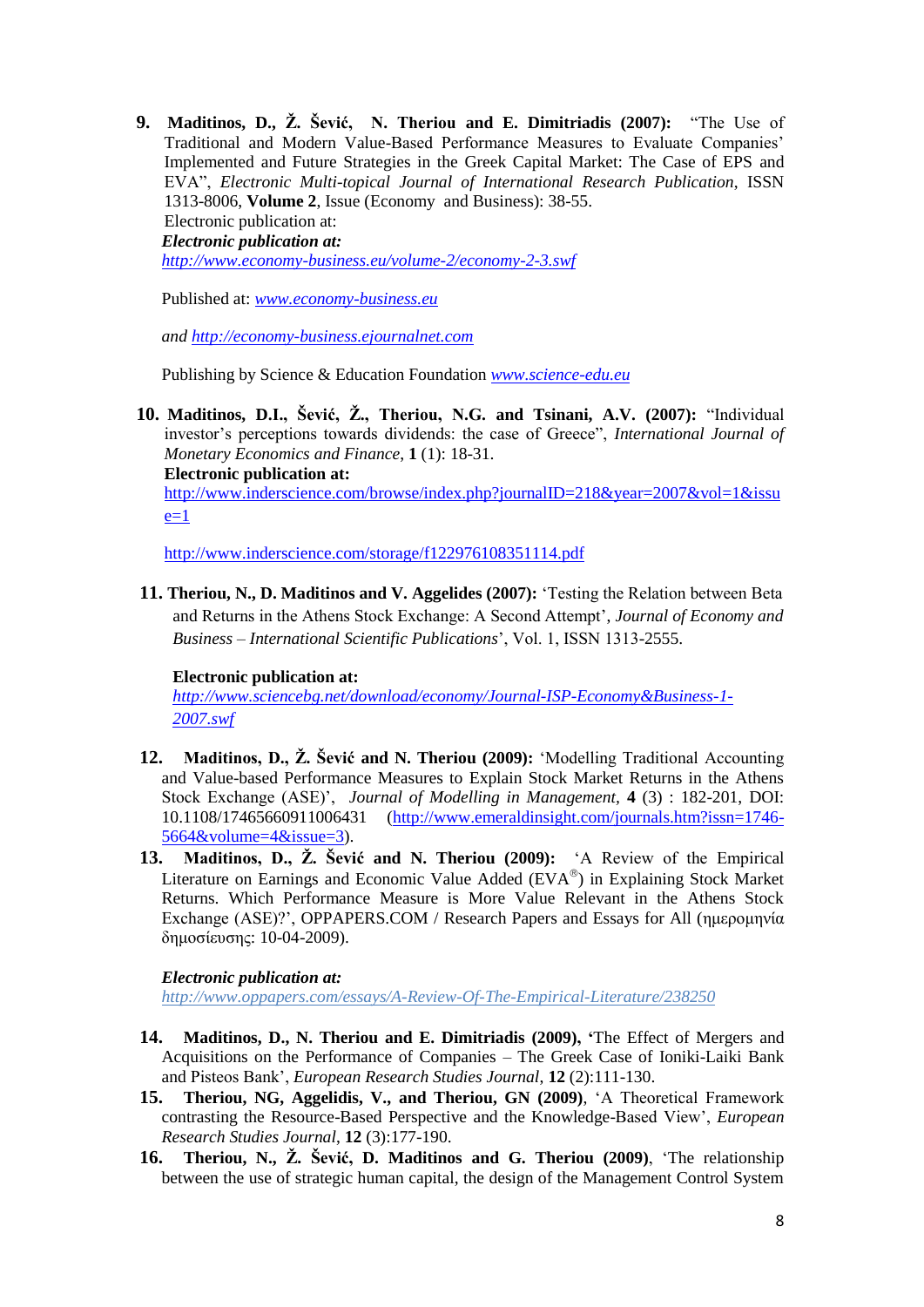and organisational performance: an empirical study in the Greek context", *International Journal of Economic Policy in Emerging Economies,* (IJEPEE), **2** (3): 202-227 (http://www.inderscience.com/browse/index.php?journalID=219&year=2009&vol=2&issu  $e=3$ ).

- **17. Maditinos, D., Ž. Šević and N. Theriou (2009)**, "Performance measures: traditional accounting measures vs. modern value-based measures. The case of earnings and EVA in the Athens Stock Exchange (ASE)", *International Journal of Economic Policy in Emerging Economies,* (IJEPEE), **2** (4): 323-334 (http://www.inderscience.com/browse/index.php?journalID=219&year=2009&vol=2&issu  $e=4$ ).
- **18. Angelakis, G., Theriou, N. and Floropoulos, I. (2010)**, "Adoption and benefits of management accounting practices: Evidence from Greece and Finland", *Advances in Accounting, incorporating Advances in International Accounting (issn 08826110),* **26** (1): 87-96 (http://www.sciencedirect.com/science/journal/08826110).
- **19. Theodoros Spyridis, Zeljko Sevic and Nikolaos Theriou (2010)**, "The Long-Run Relationship between Stock Indices and Economic Factors in the ASE: An Empirical Study between 1989 and 2006", *International Journal of Business*, **15** (4): [\(http://www.craig.csufresno.edu/IJB/Volumes.htm\)](http://www.craig.csufresno.edu/IJB/Volumes.htm).
- **20. Theriou, N., V. Aggelides, D. Maditinos and Ž. Šević (2010):** "Testing the Relation between Beta and Returns in the Athens Stock Exchange, *Managerial Finance,* **36** (12) 1043-1056.**(ΔΠ20) [www.emeraldinsight.com/10.1108/03074351011088441](http://www.emeraldinsight.com/10.1108/03074351011088441)**
- **21. Theriou, N., D. Maditinos and G. Theriou (2011)**, "Knowledge Management Enabler Factors and Firm Performance: An Empirical Research of the Greek Medium and Large Firms", *European Research Studies Journal,***14** (2): 101-142.
- **22. Theriou, N., Mlekanis, G., and D. Maditinos (2011),** Herding by mutual fund managers in the Athens Stock Exchange, *European Research Studies Journal,* **14** (4): 131- 154.
- **23. Theodoros Spyridis, Željko Šević and Nikolaos Theriou (2012)**, "Macroeconomic vs Statistical APT Approach in the Athens Stock Exchange', *International Journal of Business*, **17** (1), 39-64. [\(http://www.craig.csufresno.edu/IJB/Volumes.htm\)](http://www.craig.csufresno.edu/IJB/Volumes.htm).
- **24. Theriou N., Aggelidis V. and Theriou G. (2014)**, The Mediating Effect of the Knowledge Management Process to the Firm"s Performance: A Resource-Based View, *International Journal of Economics and Business Administration,* **2** (1), 87-114.
- **25. Theriou N. and Aggelidis V. (2014)**, Management Accounting Systems, TMT's Risk Characteristics and Their Effect on Strategic Change, *International Journal of Economics and Business Administration,* **2** (2), 3-38.
- **26. Theriou NG (2015)**, Strategic Management Process and the Importance of Structured Formality, Financial and Non-Financial Information, *European Research Studies Journal* **18** (2): 3-28.
- **27. Nikolaos Theriou, Dimitrios Maditinos and Georgios N. Theriou (2017)**, Management Control Systems and Strategy: A Resource based Perspective. Evidence from Greece, International Journal of Business and Economic Sciences Applied Research (IJBESAR), 10 (2), pp. 35-47.

### *C. International Conferences (with reviewing process):*

- 1. **Chatzoglou, P., Aggelides, V, Maditinos, D., and Theriou, N. (2002)**: "Evaluating Web Sites: A Practical Approach" *3 rd World Congress on the Management of Electronic Commerce*, January 16-18, 2002, Hamilton ON, Canada.
- 2. **Theriou, N.G., Chatzoglou, P., and Maditinos, D. (2002):** "Knowledge Assets and Firm Performance: An Empirical Approach Examining the Causal Ambiguity Paradox", *The 3rd European Conference on Organizational Knowledge, Learning, and Capabilities–OKLC*, April 5-6, 2002, Athens, Greece.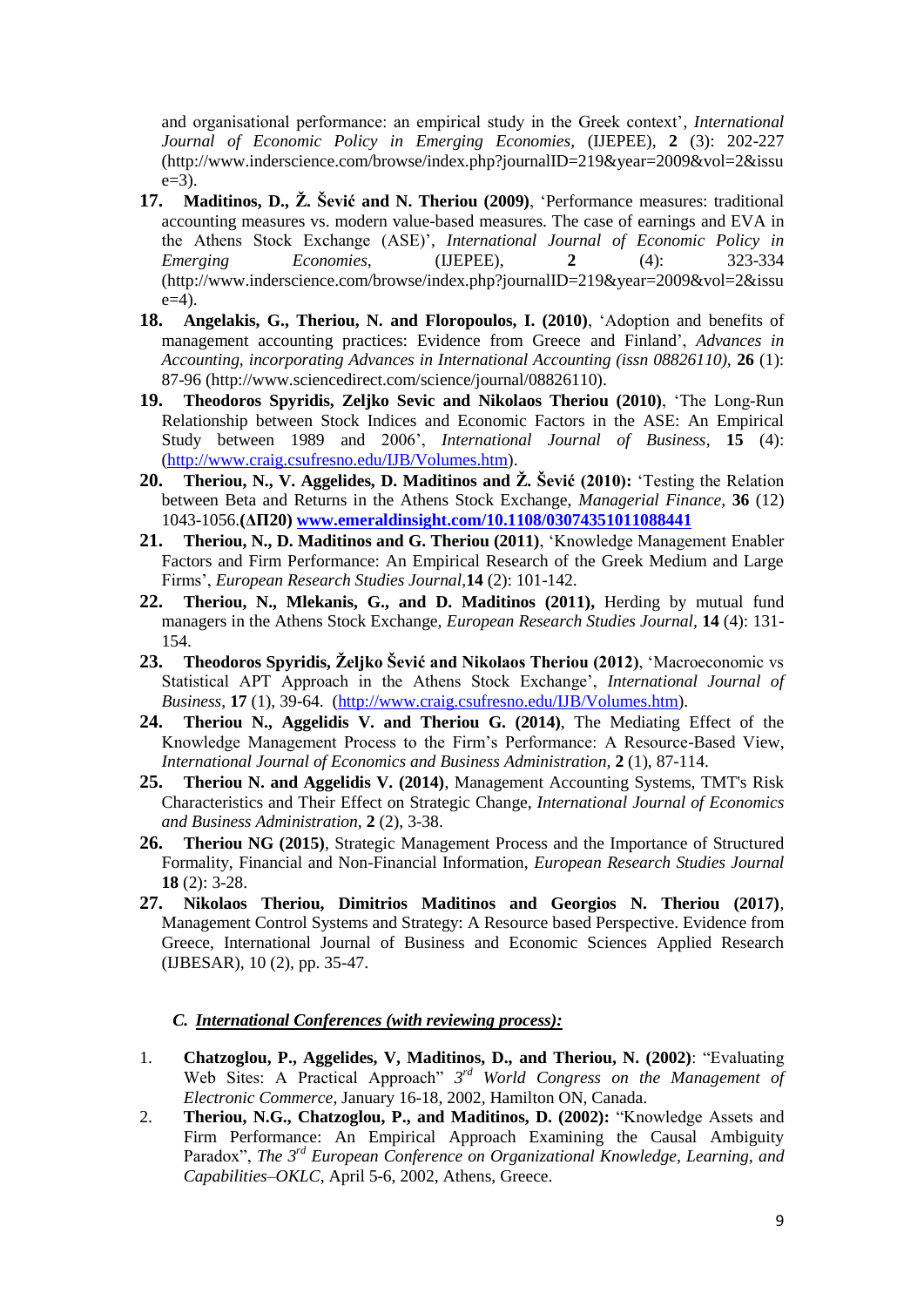- 3. **Theriou***,* **N., Maditinos, D., Chatzoglou, P., and Aggelidis, V., (2003):** "The Cross-Section of Expected Stock Returns: An Empirical Study in the Athens Stock Exchange"*, 1st International Conference on Accounting and Finance in Transition, ICAFT 2003*, July 2003, Greenwich, London, UK.
- 4. **Maditinos, D., Sevic, Z., Theriou, N., (2004)**: "User"s perception and investment strategies employed in Athen's Stock Exchange", 2<sup>nd</sup> International Conference on *Accounting and Finance in Transition- ICAFT 2004,* 9-11th July 2004, Kavala, Greece.
- 5. **Theriou, N., Aggelidis, V., Spiridis, T., (2004)**: "Empirical Testing of Capital Asset Pricing Model", 2<sup>nd</sup> International Conference on Accounting and Finance in *Transition-ICAFT 2004, 9-11<sup>th</sup> July 2004, Kavala, Greece.*
- 6. **Theriou, N., Maditinos, D., Aggelidis, V., (2004)**: " Testing the Relationship between Beta and Returns in Athens Stock Exchange", 2<sup>nd</sup> International Conference on Accounting and Finance in Transition- *ICAFT* 2004, 9-11<sup>th</sup> July 2004, Kavala, Greece.
- 7. **Theriou, N., Aggelidis V., and Maditinos, D., (2005)**: **"**Testing the Relationship between Beta and Returns in ASE: A Second Attempt", 3*nd International Conference on Accounting and Finance in Transition- ICAFT 2005, 13-16<sup>th</sup> July 2005, University* of Greenwich, London, UK.
- 8. **Maditinos, D., Sevic, D. Z., and Theriou, N., (2005)**: "Performance measures: Traditional accounting measures versus Modern value-based measures. The case of earnings and EVA in the Athens Stock Exchange", 3*nd International Conference on Accounting and Finance in Transition- ICAFT 2005,* 13-16th July 2005, University of Greenwich, London, UK.
- 9. **Theriou, N., Ž. Šević, D. Maditinos and G. Theriou (2006)**: "The Relation between the use of Strategic Human Capital and the Design of the Management Control System", *4th International Conference on Accounting and Finance in Transition, ICAFT 2006*, April 2006, Adelaide, Australia. ISSN 1751-830X (CD Rom).
- 10. **Theriou, N., V. Aggelidis and D. Maditinos (2006)**: "Testing the Relation between Risk and Returns using CAPM and APT: The Case of Athens Stock Exchange (ASE)", *4th International Conference on Accounting and Finance in Transition, ICAFT 2006,* April 2006, Adelaide, Australia. ISSN 1751-830X (CD Rom).
- 11. **Maditinos, D., Ž. Šević and N. Theriou (2006)**: "Users" Perceptions and the Use of Fundamental and Technical Analyses in the Athens Stock Exchange", *AFFI06,* June 2006, Poitiers, France.
- 12. **Maditinos, D., Ž. Šević, N. Theriou and E. Dimitriadis (2006): "**The Use of Traditional and Modern Value-Based Performance Measures to evaluate Companies" Implemented and Future Strategies in the Greek Capital Market: The Case of EPS and EVA", *Economy & Business 2006,* September 2006, Bulgaria.
- 13. **Theriou, N. G., Ž. Šević, D. Maditinos, and G. N. Theriou (2007)**, "The Relationship between the Use of Human Capital, the Design of the Management Control Systems and Organisational Performance: An Empirical Study in the Greek Context", *5th International Conference on Accounting and Finance in Transition, ICAFT 2007*, 12- 14 July 2007, Greenwich, London, UK.
- 14. **Maditinos, D., Ž. Šević, N. G. Theriou, and A. Tsinani (2007)**, *"*Individual Investors" Perception Towards Dividends: The Case of Greece", *5th International Conference on Accounting and Finance in Transition, ICAFT 2007*, 12-14 July 2007, Greenwich, London, UK.
- 15. **Theriou, N. G., D. Maditinos, and G. N. Theriou (2007)**, *"*Is the BSC Really a New Performance Measurement System?" *5th International Conference on Accounting and Finance in Transition, ICAFT 2007*, 12-14 July 2007, Greenwich, London, UK.
- 16. **Maditinos, N. Theriou and E. Dimitriadis (2008):** The Effect of Mergers and Acquisitions on the Performance of Companies – The Greek Case of Ioniki-Laiki Bank and Pisteos Bank, "*International Conference on Applied Business & Economics 2008"*, 2 – 4 October 2008, Aristotle University of Thessaloniki, Greece.
- 17. **Theriou, NG, Aggelidis, V., and Theriou, GN (2008):** The Complementarity of the two perspectives, the Resource-Based and the Knowledge-Based Views. *"International*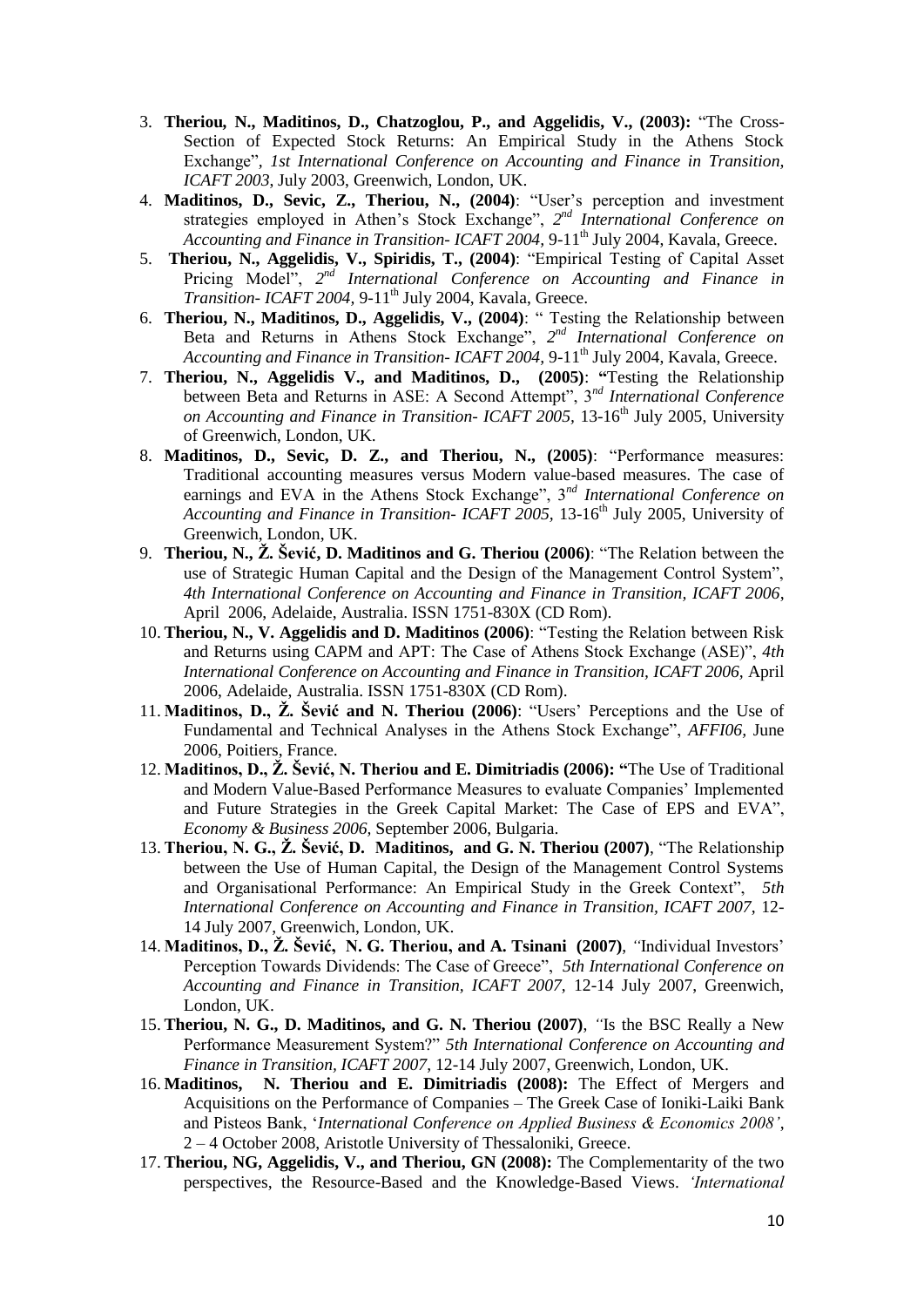*Conference on Applied Business & Economics 2008"*, 2 – 4 October 2008, Aristotle University of Thessaloniki, Greece.

- 18. **Angelakis G., Theriou N., and Mandilas A. (2008),** Traditional and Currently Developed Management Accounting Practices: A Greek Study, *"International Conference on Applied Business & Economics 2008"*, 2 – 4 October 2008, Aristotle University of Thessaloniki, Greece.
- 19. **Theriou, N., D. Maditinos and Ž. Šević (2009),** Management Control Systems and Strategy: A Resource based Perspective. Evidence from Greece, 7<sup>th</sup> International *Conference on Accounting and Finance in transition - ICAFT"*, 23 – 25 July 2009, Greenwich University, London, UK.
- 20. **G. Angelakis, N. Theriou and I. Floropoulos (2009),** Management Control Systems Combinations and Improvement in Financial Performance, 7<sup>th</sup> International *Conference on Accounting and Finance in transition - ICAFT"*, 23 – 25 July 2009, Greenwich University, London, UK.
- 21. **T. Spyridis, Z. Sevic and N. Theriou, (2009),** The Relationship Between Developed and Emerging Markets: An Empirical Approach Between 1997 and 2009, 7<sup>th</sup> International *Conference on Accounting and Finance in transition - ICAFT"*, 23 – 25 July 2009, Greenwich University, London, UK.
- 22. **Theriou, N., G. Theriou and D. Maditinos (2009)**, Knowledge Management Enabler Factors and Firm Performance: An empirical research of the Greek medium and large firms, *International Conference on Applied Business & Economics 2009*, 1 – 3 October 2009, Kavala Institute of Technology, Kavala, Greece.
- 23. **Theriou, N., D. Maditinos and Ž. Šević (2009),** Herding by mutual fund managers in the Athens Stock Exchange, *International Conference on Applied Business & Economics 2010*, 9 – 11September 2010, Pedro Barrie de la Maza Foundation A Coruna, Spain.
- 24. **Spyridis, T., Šević, Ž. and Theriou, N. (2011),** The effect of world and domestic economic factors on European stock markets: An empirical analysis between 2001 and 2010, *INFINITI Conference on International Finance*, 13-14 June 2011, Trinity College, Dublin, Ireland.
- 25. **Theriou, N., Raptis, C. and Theriou, G. (2011)**, Strategic management process and the importance of structured formality, financial and non-financial information, *International Conference on Applied Business & Economics- ICABE 2011*, 29/9/ - 1/10/2011, University of Piraeus, Athens.
- 26. **Theriou, N. and Aggelidis, V. (2012),** Management Accounting Systems, top management team's risk characteristic and their effect on strategic change, 73<sup>rd</sup> International Atlantic Economic Conference, 28-31 March 2012, Istanbul, Turkey.

### **CITATIONS:**

(Google Scholar): 981 (17-11-2020) (Scopus): 190 (17-11-2020)

#### **PUBLISHED BOOKS:**

- **Nikolaos G. Theriou (2002, 2005, 2014):** *Strategic Management*, Athens, KRITIKI publishing, pages 410.
- **Garrison, R., and Noreen, E. (2005):** *Management Accounting*, Athens, KLIDARITHMOS publishing, pages 865 (scientific editing).